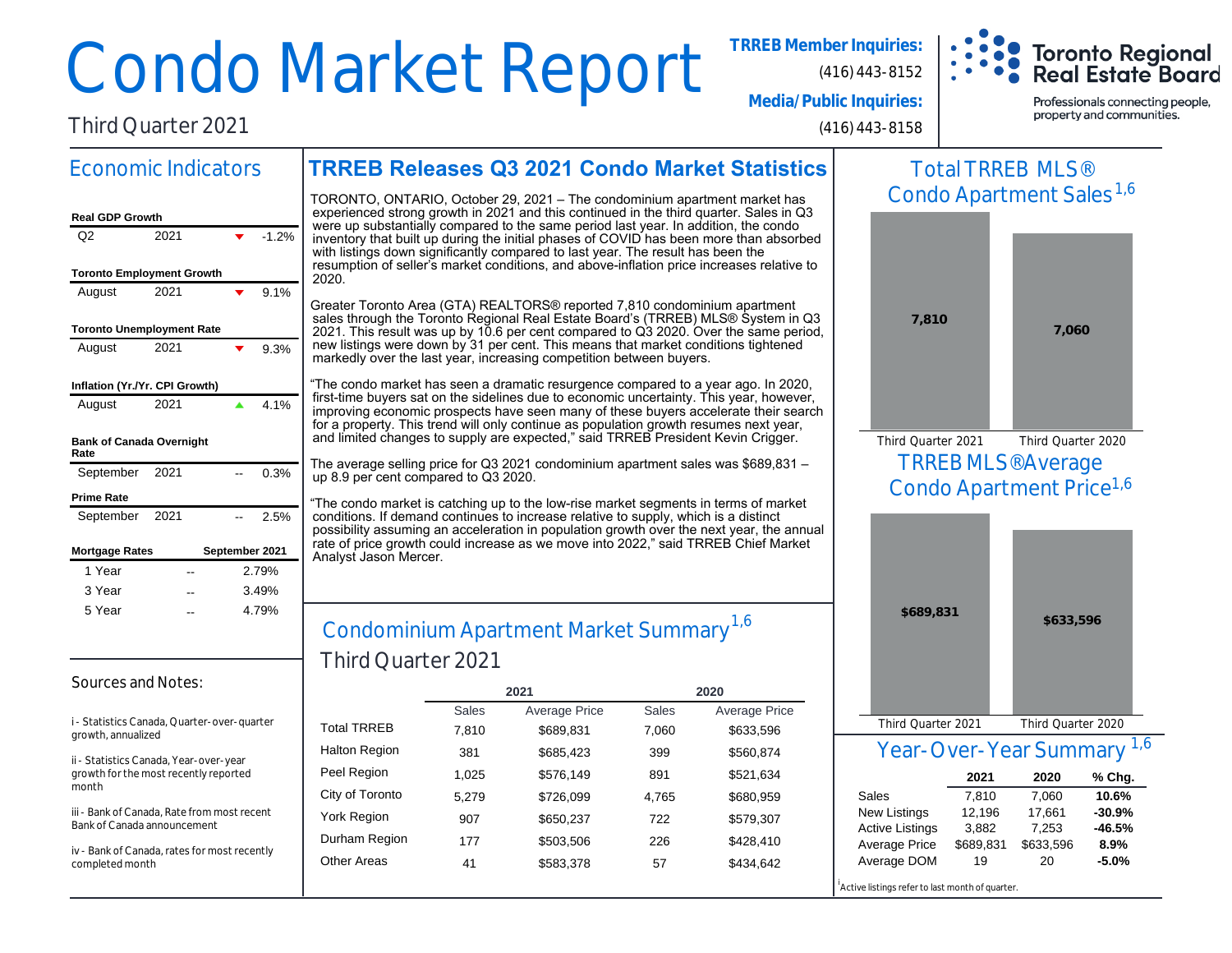### SUMMARY OF CONDOMINIUM APARTMENT TRANSACTIONS

### THIRD QUARTER 2021 ALL TRREB AREAS

|                        | Sales <sub>1</sub> | Dollar Volume 1 | Average Price 1 | Median Price 1 | New Listings 2 | Active Listings 3   | Avg. SP/LP 4 | Avg. DOM 5 |
|------------------------|--------------------|-----------------|-----------------|----------------|----------------|---------------------|--------------|------------|
| <b>TRREB Total</b>     | 7.810              | \$5.387.579.284 | \$689.831       | \$622.000      | 12.196         | 3.882               | 101%         | 19         |
| <b>Halton Region</b>   | 381                | \$261,146,084   | \$685,423       | \$610,000      | 479            | 103                 | 100%         | 17         |
| Burlington             | 166                | \$109,799,799   | \$661,445       | \$579,000      | 199            | 33                  | 100%         | 16         |
| <b>Halton Hills</b>    | $\overline{7}$     | \$4,288,900     | \$612,700       | \$582,000      | 10             | $\overline{2}$      | 102%         | 10         |
| Milton                 | 61                 | \$36,782,680    | \$602,995       | \$608,000      | 62             | 12                  | 101%         | 18         |
| Oakville               | 147                | \$110,274,705   | \$750,168       | \$662,000      | 208            | 56                  | 100%         | 18         |
| Peel Region            | 1,025              | \$590,552,869   | \$576,149       | \$550,000      | 1,450          | 406                 | 100%         | 19         |
| Brampton               | 158                | \$82,246,288    | \$520,546       | \$508,500      | 247            | 67                  | 101%         | 19         |
| Mississauga            | 865                | \$506,855,581   | \$585,960       | \$557,000      | 1,200          | 338                 | 100%         | 19         |
| Caledon                | $\overline{2}$     | \$1,451,000     | \$725,500       | \$725,500      | 3              | $\mathbf{1}$        | 98%          | 33         |
| City of Toronto        | 5,279              | \$3,833,075,936 | \$726,099       | \$643,000      | 8,730          | 2,918               | 101%         | 19         |
| <b>Toronto West</b>    | 1,020              | \$655,786,705   | \$642,928       | \$591,000      | 1,585          | 505                 | 101%         | 19         |
| <b>Toronto Central</b> | 3,517              | \$2,745,135,647 | \$780,533       | \$685,000      | 6,014          | 2,121               | 101%         | 19         |
| <b>Toronto East</b>    | 742                | \$432,153,584   | \$582,417       | \$550,000      | 1.131          | 292                 | 103%         | 18         |
| York Region            | 907                | \$589,765,253   | \$650,237       | \$626,000      | 1,250          | 375                 | 102%         | 20         |
| Aurora                 | 30                 | \$19,402,500    | \$646,750       | \$615,000      | 35             | 6                   | 100%         | 15         |
| E. Gwillimbury         | $\mathbf 0$        |                 |                 |                | $\mathbf 0$    | $\mathsf{O}\xspace$ |              |            |
| Georgina               | $\overline{7}$     | \$3,950,400     | \$564,343       | \$579,900      | 10             | 10                  | 100%         | 93         |
| King                   | 10                 | \$5,824,900     | \$582,490       | \$537,500      | 12             | $\overline{3}$      | 100%         | 14         |
| Markham                | 288                | \$193,163,064   | \$670,705       | \$638,000      | 383            | 97                  | 104%         | 17         |
| Newmarket              | 15                 | \$8,670,700     | \$578,047       | \$555,000      | 18             | 5                   | 100%         | 15         |
| Richmond Hill          | 224                | \$139,748,376   | \$623,877       | \$615,500      | 292            | 81                  | 102%         | 19         |
| Vaughan                | 316                | \$207,470,713   | \$656,553       | \$628,750      | 473            | 167                 | 100%         | 22         |
| Whitchurch-Stouffville | 17                 | \$11,534,600    | \$678,506       | \$665,000      | 27             | 6                   | 100%         | 28         |
| Durham Region          | 177                | \$89,120,642    | \$503,506       | \$510,000      | 244            | 68                  | 105%         | 15         |
| Ajax                   | 23                 | \$12,577,418    | \$546,844       | \$530,000      | 34             | $\overline{4}$      | 105%         | 13         |
| <b>Brock</b>           | $\mathbf{0}$       |                 |                 |                | $\Omega$       | $\overline{0}$      |              |            |
| Clarington             | 45                 | \$23,423,280    | \$520,517       | \$515,000      | 49             | 9                   | 106%         | 16         |
| Oshawa                 | 41                 | \$14,264,500    | \$347,915       | \$385,000      | 58             | 23                  | 102%         | 20         |
| Pickering              | 45                 | \$25,448,944    | \$565,532       | \$549,000      | 64             | 20                  | 104%         | 12         |
| Scugog                 | $\mathbf{0}$       |                 |                 |                | $\mathbf{0}$   | $\overline{0}$      |              |            |
| Uxbridge               | 6                  | \$3,028,300     | \$504,717       | \$507,500      | $\overline{7}$ | $\mathbf{1}$        | 104%         | 13         |
| Whitby                 | 17                 | \$10,378,200    | \$610,482       | \$615,000      | 32             | 11                  | 107%         | 9          |
| Dufferin County        | 11                 | \$4,975,000     | \$452,273       | \$415,000      | 11             | $\overline{2}$      | 102%         | 14         |
| Orangeville            | 11                 | \$4,975,000     | \$452,273       | \$415,000      | 11             | 2                   | 102%         | 14         |
| Simcoe County          | 30                 | \$18,943,500    | \$631,450       | \$633,500      | 32             | 10                  | 100%         | 28         |
| Adjala-Tosorontio      | $\mathbf{0}$       |                 |                 |                | $\mathbf{0}$   | $\overline{0}$      |              |            |
| <b>Bradford West</b>   | $\overline{2}$     | \$849,000       | \$424,500       | \$424,500      | $\mathbf{1}$   | $\mathbf 0$         | 100%         | 29         |
| Essa                   | $\mathbf{0}$       |                 |                 |                | $\mathbf{0}$   | $\overline{0}$      |              |            |
| Innisfil               | 19                 | \$13,163,000    | \$692,789       | \$680,000      | 19             | 5                   | 100%         | 28         |
| New Tecumseth          | 9                  | \$4,931,500     | \$547,944       | \$560,000      | 12             | 5                   | 100%         | 28         |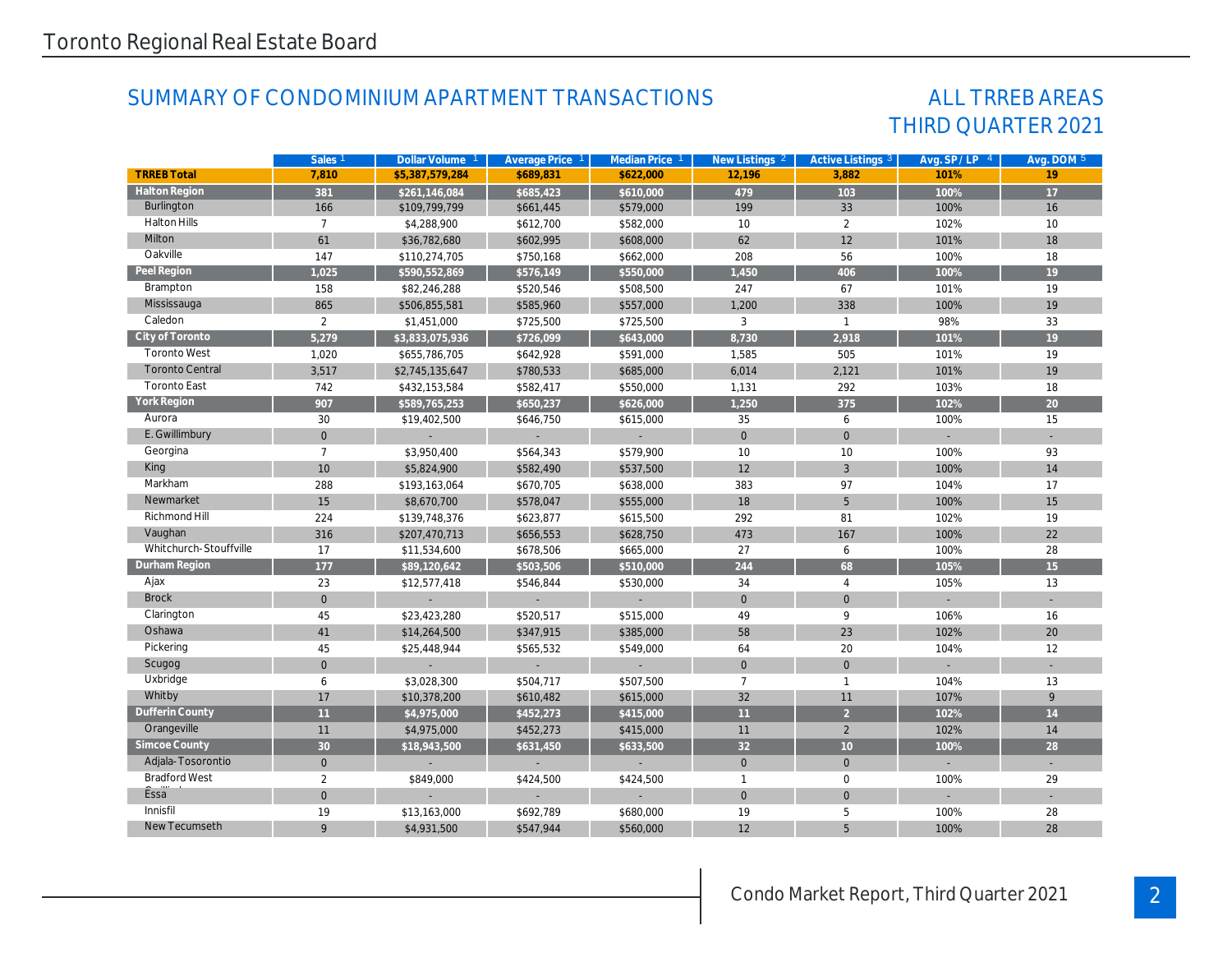### SUMMARY OF CONDOMINIUM APARTMENT TRANSACTIONS

### THIRD QUARTER 2021 CITY OF TORONTO

|                       | Sales <sub>1</sub> | Dollar Volume 1 | Average Price 1 | Median Price 1 | New Listings 2 | Active Listings 3 | Avg. $SP / LP 4$ | Avg. DOM 5      |
|-----------------------|--------------------|-----------------|-----------------|----------------|----------------|-------------------|------------------|-----------------|
| <b>TRREB Total</b>    | 7.810              | \$5,387,579,284 | \$689.831       | \$622,000      | 12.196         | 3.882             | 101%             | 19              |
| City of Toronto Total | 5,279              | \$3,833,075,936 | \$726,099       | \$643,000      | 8,730          | 2,918             | 101%             | $\overline{19}$ |
| <b>Toronto West</b>   | 1,020              | \$655,786,705   | \$642,928       | \$591,000      | 1,585          | 505               | 101%             | $\overline{19}$ |
| Toronto W01           | 77                 | \$61,762,148    | \$802,106       | \$745,000      | 121            | 28                | 101%             | 16              |
| Toronto W02           | 65                 | \$46,740,342    | \$719,082       | \$722,000      | 101            | 21                | 105%             | 13              |
| Toronto W03           | 18                 | \$10,878,500    | \$604,361       | \$630,000      | 23             | 9                 | 99%              | 25              |
| Toronto W04           | 77                 | \$42,373,699    | \$550,308       | \$542,000      | 147            | 51                | 102%             | 20              |
| Toronto W05           | 100                | \$49,293,700    | \$492,937       | \$503,000      | 144            | 49                | 100%             | 19              |
| Toronto W06           | 257                | \$195,431,894   | \$760,435       | \$677,000      | 429            | 154               | 100%             | 20              |
| Toronto W07           | 12                 | \$9,188,292     | \$765,691       | \$671,500      | 19             | $\overline{4}$    | 102%             | 13              |
| Toronto W08           | 274                | \$168,985,964   | \$616,737       | \$585,000      | 375            | 109               | 100%             | 19              |
| Toronto W09           | 47                 | \$23,448,700    | \$498,909       | \$463,000      | 71             | 30                | 99%              | 30              |
| Toronto W10           | 93                 | \$47,683,466    | \$512,725       | \$521,000      | 155            | 50                | 102%             | 18              |
| Toronto Central       | 3,517              | \$2,745,135,647 | \$780,533       | \$685,000      | 6,014          | 2,121             | 101%             | 19              |
| Toronto C01           | 1,405              | \$1,130,075,854 | \$804,324       | \$710,000      | 2,227          | 692               | 102%             | 19              |
| Toronto C02           | 167                | \$213,785,830   | \$1,280,155     | \$890,000      | 341            | 157               | 99%              | 24              |
| Toronto C03           | 37                 | \$31,524,888    | \$852,024       | \$710,000      | 110            | 48                | 99%              | 27              |
| Toronto C04           | 52                 | \$40,968,400    | \$787,854       | \$687,000      | 96             | 39                | 101%             | 21              |
| Toronto C06           | 52                 | \$31,513,133    | \$606,022       | \$590,000      | 99             | 38                | 102%             | 17              |
| Toronto C07           | 155                | \$105,403,530   | \$680,023       | \$658,000      | 292            | 113               | 101%             | 21              |
| Toronto C08           | 638                | \$476,207,761   | \$746,407       | \$680,000      | 1,183          | 437               | 102%             | 18              |
| Toronto C09           | 28                 | \$31,687,688    | \$1,131,703     | \$922,000      | 54             | 34                | 99%              | 55              |
| Toronto C10           | 182                | \$137,587,980   | \$755,978       | \$685,500      | 291            | 118               | 101%             | 20              |
| Toronto C11           | 77                 | \$45,259,157    | \$587,781       | \$535,000      | 141            | 48                | 102%             | 19              |
| Toronto C12           | 17                 | \$22,702,700    | \$1,335,453     | \$860,000      | 33             | 16                | 101%             | 18              |
| Toronto C13           | 91                 | \$61,760,886    | \$678,691       | \$610,000      | 147            | 54                | 100%             | 19              |
| Toronto C14           | 310                | \$213,145,182   | \$687,565       | \$670,000      | 478            | 141               | 103%             | 17              |
| Toronto C15           | 306                | \$203,512,658   | \$665,074       | \$620,000      | 522            | 186               | 102%             | 16              |
| Toronto East          | 742                | \$432,153,584   | \$582,417       | \$550,000      | 1,131          | 292               | 103%             | 18              |
| Toronto E01           | 46                 | \$37,567,925    | \$816,694       | \$762,500      | 82             | 30                | 103%             | 14              |
| Toronto E02           | 38                 | \$30,696,835    | \$807,811       | \$700,000      | 73             | 23                | 102%             | 21              |
| Toronto E03           | 38                 | \$22,098,802    | \$581,547       | \$520,000      | 77             | 27                | 99%              | 25              |
| Toronto E04           | 87                 | \$45,213,233    | \$519,692       | \$515,000      | 124            | 22                | 103%             | 16              |
| Toronto E05           | 106                | \$61,406,788    | \$579,309       | \$572,500      | 153            | 42                | 104%             | 20              |
| Toronto E06           | 23                 | \$17,837,000    | \$775,522       | \$618,000      | 41             | 14                | 100%             | 16              |
| Toronto E07           | 118                | \$65,515,094    | \$555,213       | \$550,000      | 184            | 43                | 104%             | 19              |
| Toronto E08           | 55                 | \$29,345,600    | \$533,556       | \$530,000      | 85             | 18                | 102%             | 16              |
| Toronto E09           | 154                | \$84,804,836    | \$550,681       | \$542,750      | 196            | 48                | 103%             | 16              |
| Toronto E10           | 13                 | \$5,848,490     | \$449,884       | \$442,000      | 17             | $7\overline{ }$   | 101%             | 22              |
| Toronto E11           | 64                 | \$31,818,981    | \$497,172       | \$495,000      | 99             | 18                | 102%             | 18              |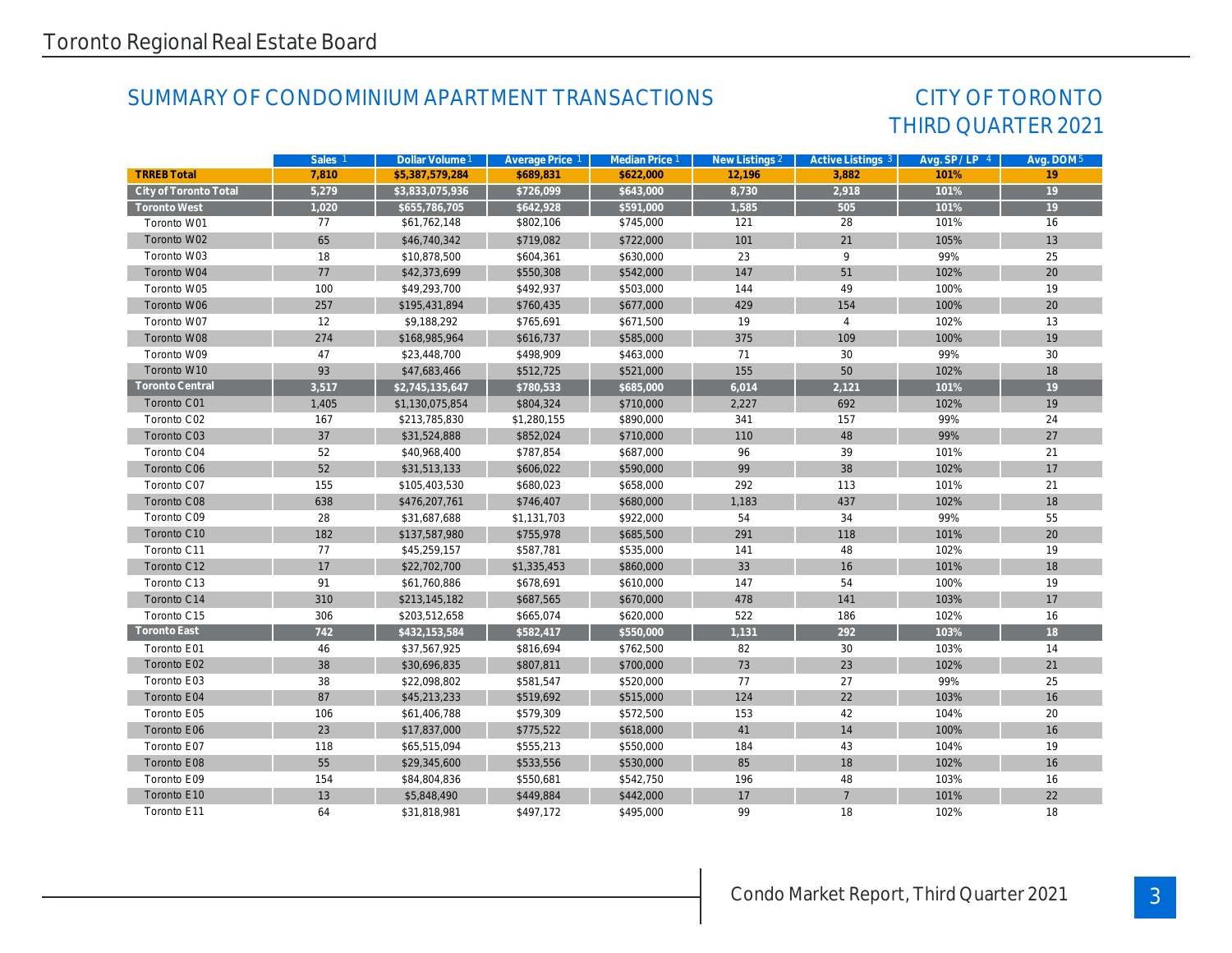### Condominium Apartment Market Summary 1



**Share of Total Condo Apartment Sales By TRREB Area**

**Source: Toronto Regional Real Estate Board**

#### **Share of Total Condo Apartment Sales By Bedroom Type (All Areas)**



**Condo Apartment Sales by Price Range (All Areas)**



**Source: Toronto Regional Real Estate Board**



Average Selling Price Median Selling Price

**Source: Toronto Regional Real Estate Board**

### **Condo Apartment Price by Bedroom (All Areas)**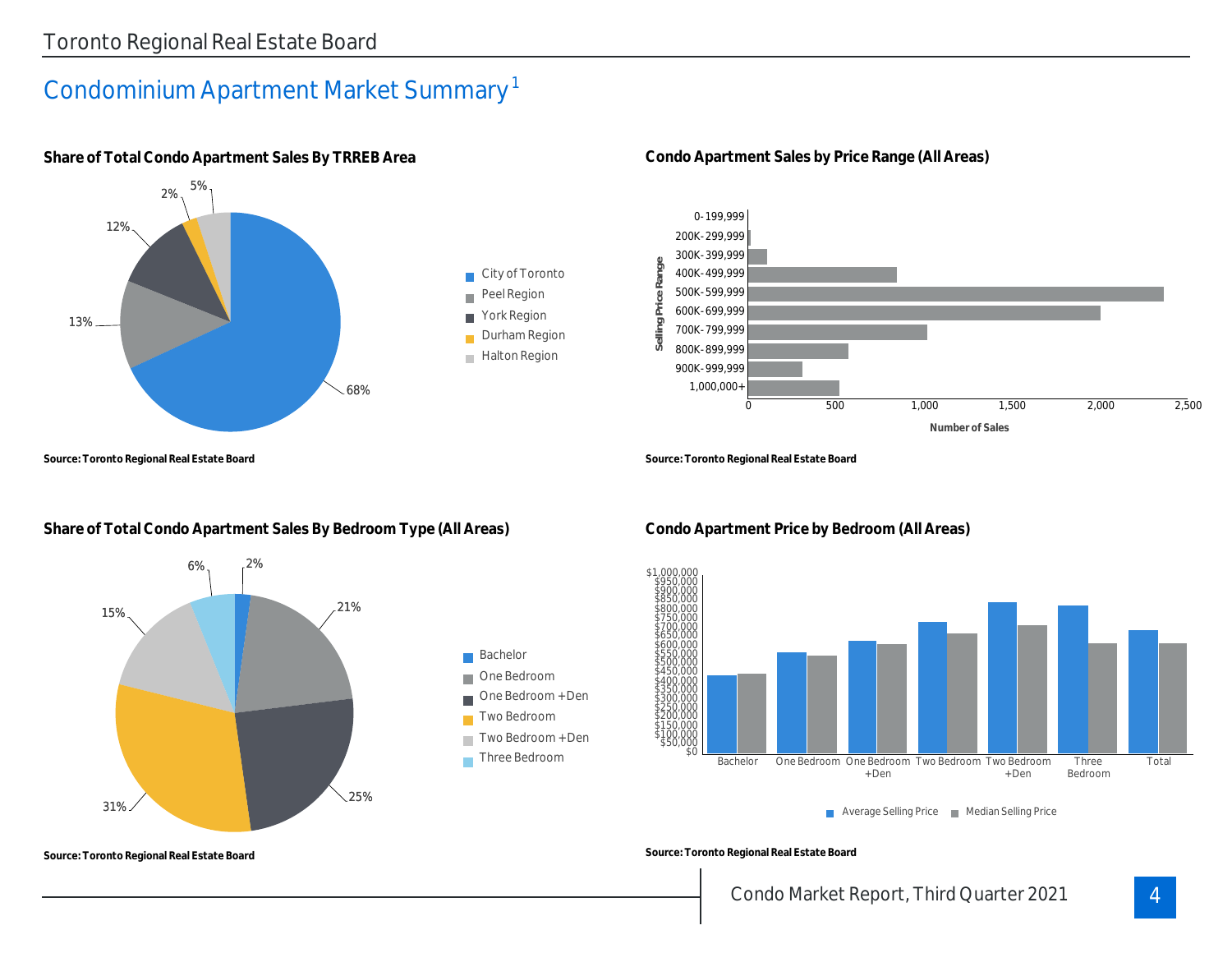### Sub-Market Breakdown: Downtown Core



#### **Condo Apartment Sales by Price Range (Downtown Core)**



#### **Condo Apartment Price by Bedroom Type (Downtown Core)**

**Source: Toronto Regional Real Estate Board**



**Condo Apartment Sales By Bedroom Type (Downtown Core)**



**Source: Toronto Regional Real Estate Board**

### Condo Market Report, Third Quarter 2021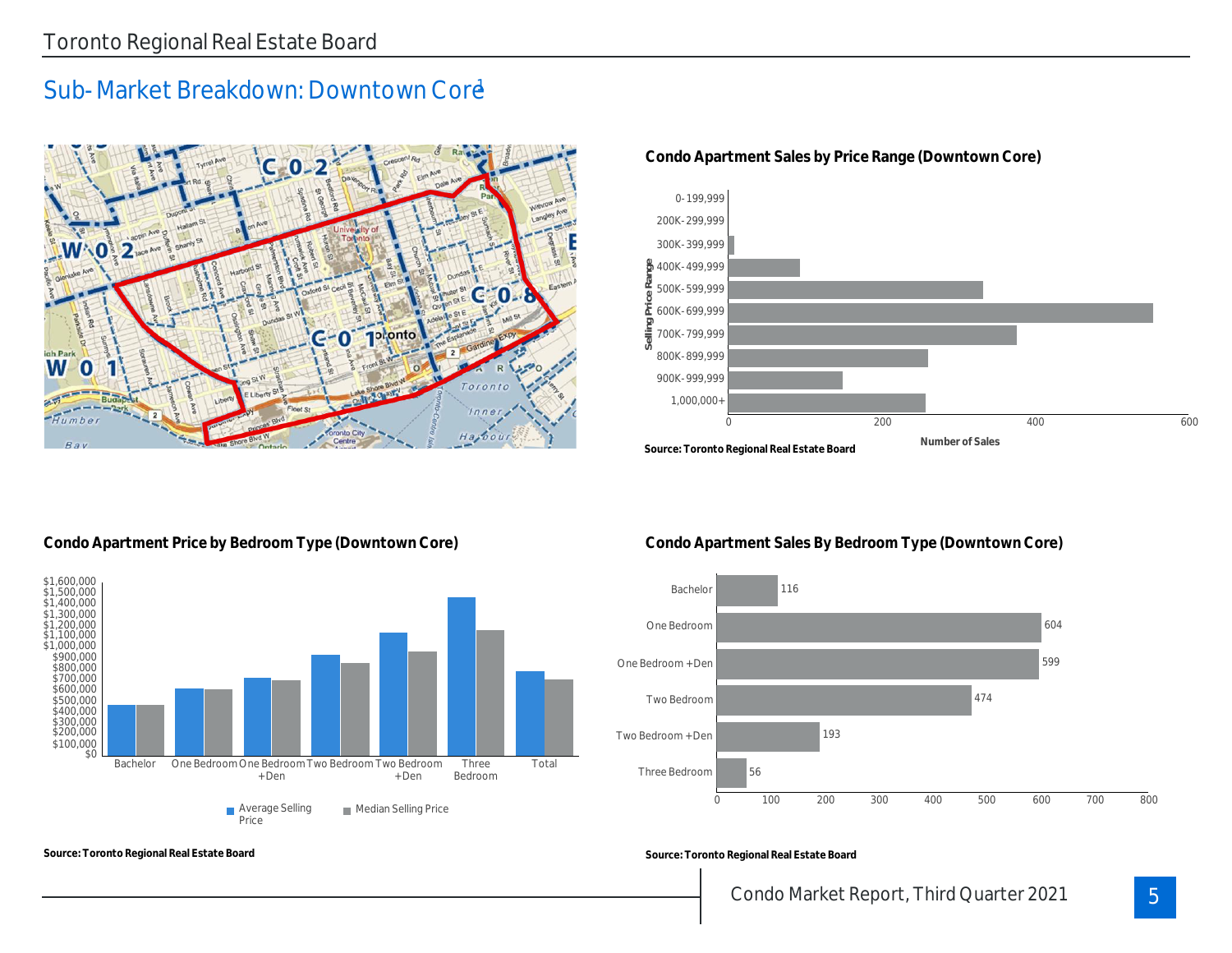### Sub-Market Breakdown: North York City Centre<sup>1</sup>



#### 0-199,999 200K-299,999 300K-399,999 400K-499,999 **Selling Price Range** ò 500K-599,999 600K-699,999 ≡ 700K-799,999 800K-899,999 900K-999,999 1,000,000+ 0 0  $\sqrt{3}$  80  $\sqrt{3}$  80  $\sqrt{160}$  160

**Number of Sales**

#### **Condo Apartment Sales by Price Range (North York City Centre)**

**Source: Toronto Regional Real Estate Board**

#### **Condo Apartment Price by Bedroom Type (North York City Centre)**



**Source: Toronto Regional Real Estate Board**

#### **Condo Apartment Sales By Bedroom Type (North York City Centre)**



**Source: Toronto Regional Real Estate Board**

### Condo Market Report, Third Quarter 2021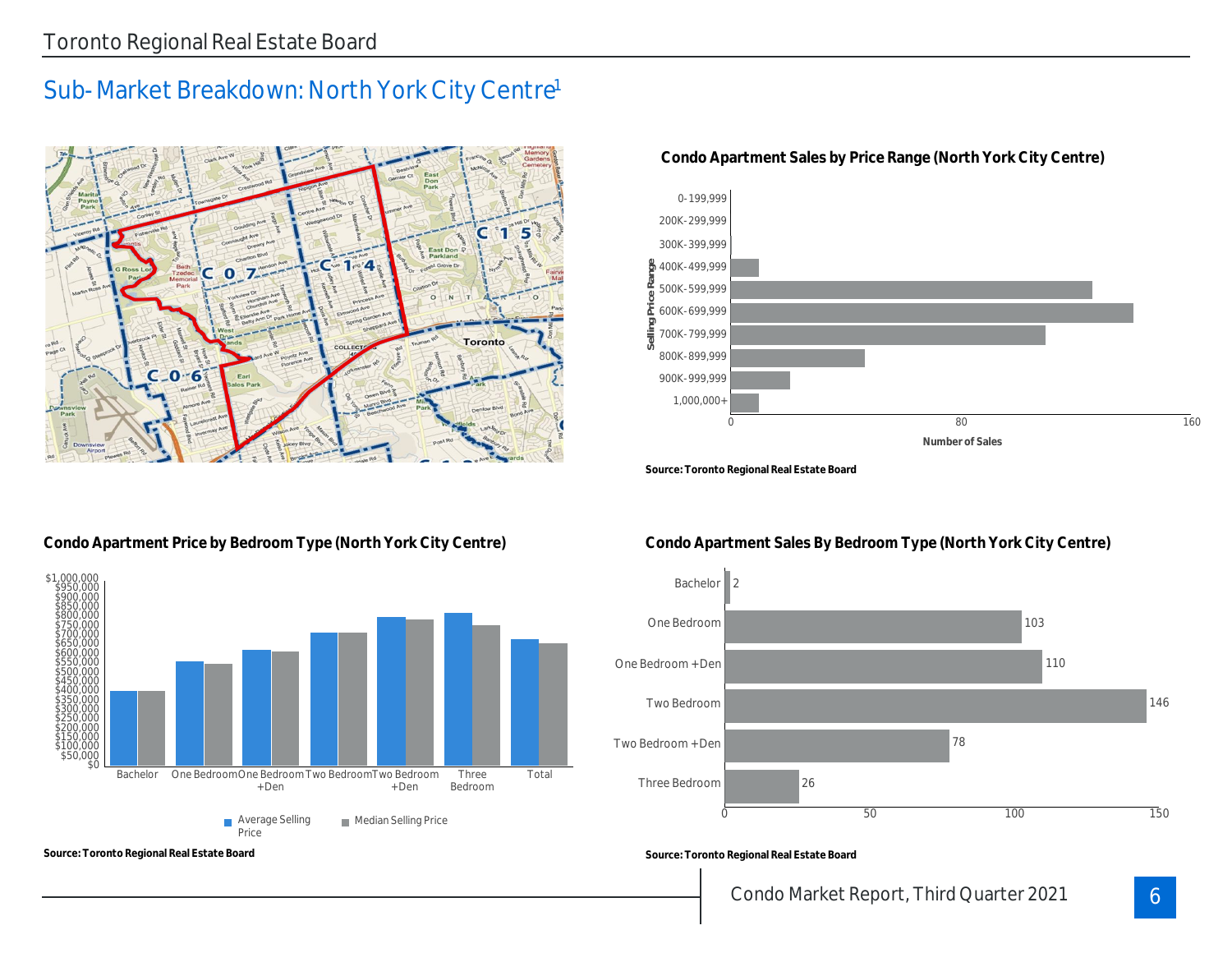### Sub-Market Breakdown: Mississauga City Centre



#### **Condo Apartment Sales by Price Range (Mississauga City Centre)**



#### **Condo Apartment Price By Bedroom Type (Mississauga City Centre)**



**Source: Toronto Regional Real Estate Board**

#### **Condo Apartment Sales By Bedroom Type (Mississauga City Centre)**



**Source: Toronto Regional Real Estate Board**

### Condo Market Report, Third Quarter 2021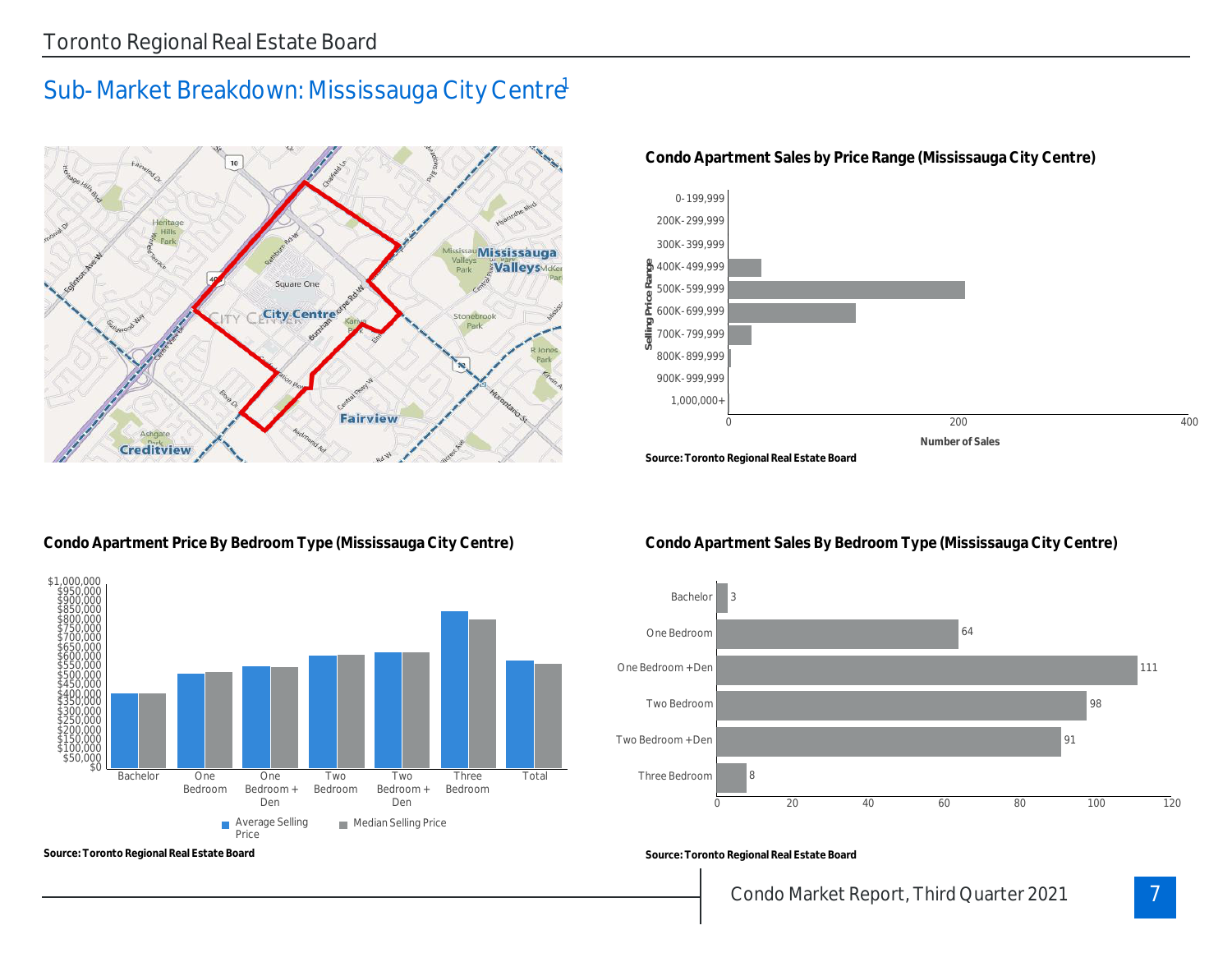### Rental Market Summary

**Number of Units Listed**



**Source: Toronto Regional Real Estate Board**

#### **Number of Units Rented Q3 2021 vs. Q3 2020 Q3 2021 vs. Q3 2020**



**Source: Toronto Regional Real Estate Board**

#### **Q3 2021 Rental Market Summary**

There were 16,121 condominium apartment rentals reported through TRREB's MLS® System in Q3 2021 – up by 15 per cent compared to Q3 2020.

Over the same period, the number of units listed for rent was down substantially, by almost one-third.

The average one-bedroom condominium apartment rent was \$2,060 in Q3 2021 – up 2.4 per cent compared to \$2,012 in Q3 2020. The average two-bedroom condominium apartment rent was \$2,773 in Q3 2021, representing an increase of four per cent compared to \$2,666 in Q3 2020.



### **Average One-Bedroom Rents**

Condo Market Report, Third Quarter 2021